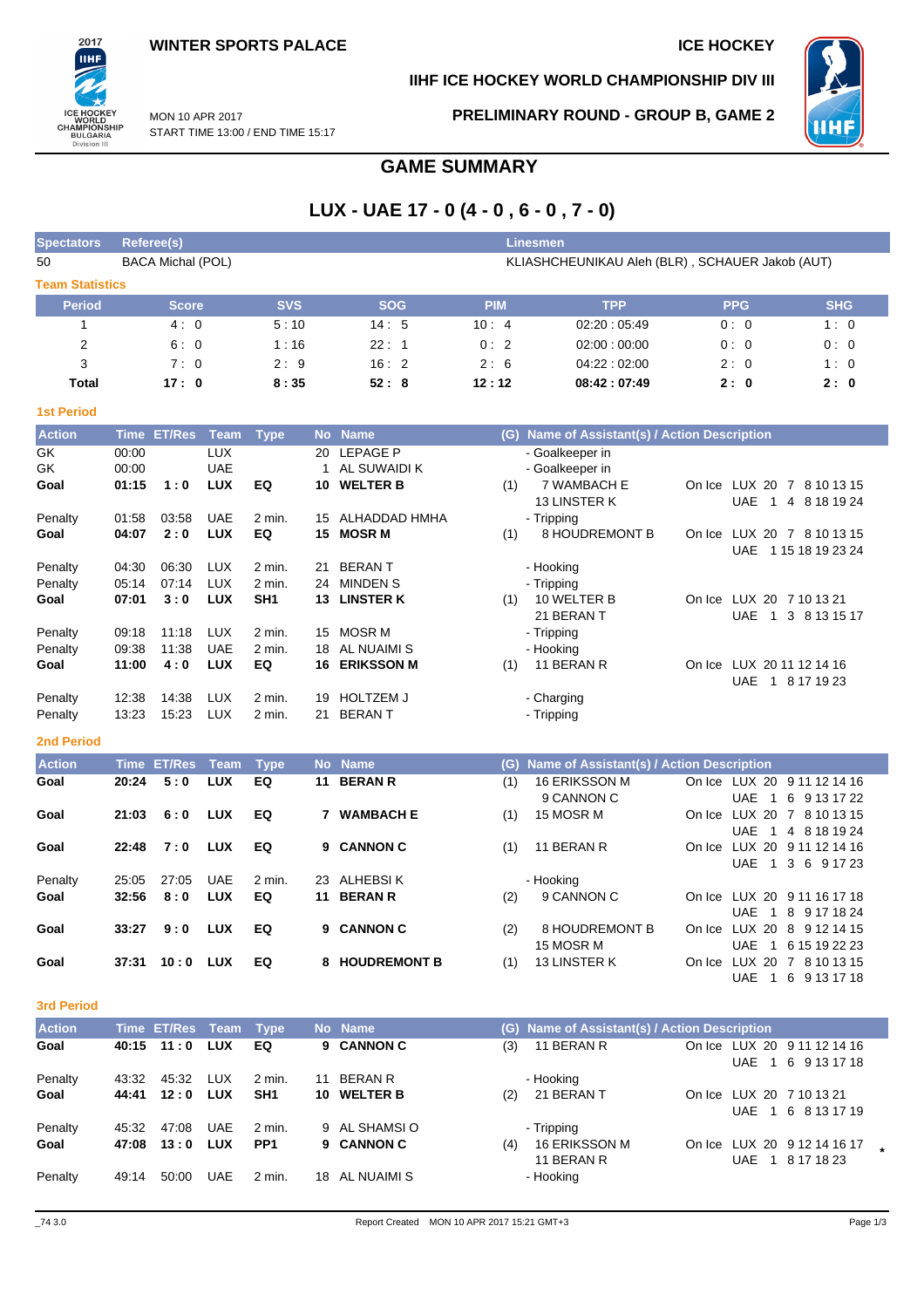# **WINTER SPORTS PALACE ICE HOCKEY**



## **IIHF ICE HOCKEY WORLD CHAMPIONSHIP DIV III**

**Action Time ET/Res Team Type No Name (G) Name of Assistant(s) / Action Description**

**Goal 50:00 14 : 0 LUX PP1 13 LINSTER K** (2) 8 HOUDREMONT B On Ice LUX 20 7 8 10 13 15 **\***

(3) 11 BERAN R **On Ice LUX 20 7 10 11 13 16** 

(1) 23 MOSSONG N On Ice LUX 20 6 10 13 18 23



UAE 1 3 6 19 24

UAE 1 6 9 15 17 23

UAE 1 4 6 18 19 23 20 LEPAGE P - Goalkeeper out 1 AL SUWAIDI K - Goalkeeper out

On Ice LUX 20 9 11 12 14 24 UAE 1 9 13 15 17 24

MON 10 APR 2017 START TIME 13:00 / END TIME 15:17 **PRELIMINARY ROUND - GROUP B, GAME 2**

| <b>Action</b> |                | Time ET/Res Team Type |                          |                 | No Name        |     | (G) Name of |
|---------------|----------------|-----------------------|--------------------------|-----------------|----------------|-----|-------------|
| Goal          | 50:00          | 14:0                  | LUX                      | PP <sub>1</sub> | 13 LINSTER K   | (2) | 8 HOU       |
| Goal          | 53:55          | 15:0                  | LUX                      | EQ              | 9 CANNON C     | (5) | 12 SCH      |
|               |                |                       |                          |                 |                |     | 23 MOS      |
| Goal          | 54:06          | 16:0                  | LUX                      | EQ              | 10 WELTER B    | (3) | 11 BER.     |
| Penalty       | 54:24          | 56:24                 | UAE                      | $2$ min.        | 6 AL DHAHERI M |     | - Hooking   |
| Goal          | 59:20          | 17:0                  | LUX                      | EQ              | 6 LINSTER B    | (1) | 23 MOS      |
| GK<br>GK.     | 60:00<br>60:00 |                       | <b>LUX</b><br><b>UAE</b> |                 |                |     |             |

## **Team : LUX - Luxembourg Team : UAE - UA Emirates**

**(5)** 12 SCHONS F 23 MOSSONG N

| No Name            | SOG SVS | <b>MIP</b> | No Name             | <b>SOG SVS</b> |    | <b>MIP</b> |
|--------------------|---------|------------|---------------------|----------------|----|------------|
| 20 LEPAGE Philippe | 8       | 60:00      | 1 AL SUWAIDI Khaled | 52             | 35 | 60:00      |
| 25 MANGEN Gilles   |         |            | 20 AL DHAHERI Ahmed |                |    |            |

### **Game Statistics**

**Goalkeeper Records**

| Team: LUX (white) |                        |    |   |                |                |                |             |             |          |        |                |                |          |                |                |                |
|-------------------|------------------------|----|---|----------------|----------------|----------------|-------------|-------------|----------|--------|----------------|----------------|----------|----------------|----------------|----------------|
|                   | Head Coach: FICAL Petr |    |   |                |                |                |             |             |          |        |                | Shots on Goal  |          |                |                |                |
| <b>No Pos</b>     | <b>Name</b>            |    | G | A              | P              | <b>PIM</b>     | $FO+$       | FO-         | $FO+/-$  | FO%    |                | $\overline{2}$ | 3        | $\overline{O}$ | <b>TS</b>      | $+/-$          |
| 9 F               | CANNON Colm +A         |    | 5 | 2              | 7              | 0              | 12          | 5           | 7        | 70.59  | 0              | 4              | 3        |                | 7              | $+6$           |
| 11 F              | <b>BERAN Robert</b>    |    | 2 | 5              |                | 2              | 0           | 0           | 0        | 0.00   | 3              | 3              |          |                |                | $+7$           |
| 12 D              | <b>SCHONS Francois</b> |    | 0 |                |                | 0              | $\Omega$    | 0           | 0        | 0.00   | 2              | $\Omega$       | 0        |                | 2              | $+6$           |
| 14 D              | SCHEIER Ronny +C       |    | 0 | 0              | 0              | 0              | 0           | $\Omega$    | $\Omega$ | 0.00   | 0              | 0              | 2        |                | $\overline{2}$ | $+6$           |
| 16 F              | <b>ERIKSSON Marcus</b> |    |   | $\overline{2}$ | 3              | 0              | 1           | $\Omega$    | 1        | 100.00 | $\overline{2}$ | $\overline{2}$ | $\Omega$ |                | 4              | $+6$           |
| 7 F               | <b>WAMBACH Eric</b>    |    |   |                | 2              | 0              | 0           | 0           | 0        | 0.00   |                | 3              | 0        |                | 4              | $+7$           |
| F<br>8            | <b>HOUDREMONT Ben</b>  |    |   | 3              | 4              | 0              | 0           | $\Omega$    | 0        | 0.00   | 1              |                |          |                | 3              | $+5$           |
| 10 F              | WELTER Benny +A        |    | 3 | 1              | 4              | 0              | 12          | 9           | 3        | 57.14  | 1              | 2              | 2        |                | 5              | $+8$           |
| 13 D              | LINSTER Kai (BP)       |    | 2 | 2              | 4              | 0              | 0           | $\mathbf 0$ | 0        | 0.00   | 2              | $\overline{2}$ | 2        |                | 6              | $+8$           |
| 15 F              | <b>MOSR Miroslav</b>   |    |   | 2              | 3              | $\overline{2}$ | $\mathbf 0$ | $\Omega$    | 0        | 0.00   | 1              |                |          |                | 3              | $+5$           |
| 17 D              | <b>FARINON Cedric</b>  |    | 0 | 0              | 0              | 0              | 0           | 0           | 0        | 0.00   | 0              |                | 2        |                | 3              | $+1$           |
| 18 D              | <b>THILL Xavier</b>    |    | 0 | 0              | 0              | 0              | 0           | 0           | 0        | 0.00   | 0              | $\mathbf 0$    |          |                |                | $+2$           |
| 19 F              | <b>HOLTZEM Joel</b>    |    | 0 | 0              | 0              | $\overline{2}$ |             | 9           | $-2$     | 43.75  | 0              |                | 0        |                |                | $\overline{0}$ |
| 21 F              | <b>BERAN Thierry</b>   |    | 0 | 2              | $\overline{2}$ | 4              |             |             | 0        | 50.00  | 0              | 0              | 0        |                | $\Omega$       | $+2$           |
| 24 F              | <b>MINDEN Steven</b>   |    | 0 | $\Omega$       | $\Omega$       | $\overline{2}$ | $\Omega$    | $\Omega$    | $\Omega$ | 0.00   | 1              | $\Omega$       | $\Omega$ |                |                | $+1$           |
| F<br>6            | <b>LINSTER Bob</b>     |    |   | 0              | 1              | 0              | 0           | 1           | $-1$     | 0.00   | 0              |                |          |                | 2              | $+1$           |
| 23 F              | <b>MOSSONG Nicolas</b> |    | 0 | 2              | 2              | 0              | $\mathbf 0$ | $\Omega$    | $\Omega$ | 0.00   | 0              |                | 0        |                |                | $+1$           |
| GK<br>20          | <b>LEPAGE Philippe</b> |    | 0 | 0              | $\Omega$       | 0              |             |             |          |        | ი              | $\Omega$       | $\Omega$ |                | 0              |                |
| 25 GK             | <b>MANGEN Gilles</b>   |    | 0 | $\Omega$       | $\Omega$       | 0              |             |             |          |        | ი              | $\Omega$       | 0        |                | 0              |                |
| Total             |                        | 17 |   | 23             | 40             | 12             | 33          | 25          | 8        | 56.90  | 14             | 22             | 16       |                | 52             |                |

# **Team : UAE (red) Head Coach :** FAGERSTROM Matti **Shots on Goal No Pos Name G A P PIM FO+ FO- FO+/- FO% 1 2 3 OT TS +/-** 6 D AL DHAHERI Mohammed 0 0 0 2 0 0 0 0.00 0 0 0 0 -8 AL YAFEAI Salem 9 F AL SHAMSI Omar +C 0 0 0 2 13 17 -4 43.33 1 0 1 2 -7 17 F AL MUHARRAMI Obaid 0 0 0 0 0 1 -1 0.00 1 0 0 1 -10 ALHADDAD Abdulla (BP)

| 4 F  | ALMEHAIRBI Obaid                   |          |          |   |          |    |      | 0.00  |          |          |          |   | -3   |
|------|------------------------------------|----------|----------|---|----------|----|------|-------|----------|----------|----------|---|------|
| 13 D | AL SHAMSI Turki                    | 0        |          | 0 | $\Omega$ |    |      | 0.00  | $\Omega$ |          |          |   | -6   |
| 18 F | AL NUAIMI Saeed                    | 0        | 0        | 4 | $\Omega$ | 2  | $-2$ | 0.00  |          |          | $\Omega$ | 2 | $-7$ |
| 19 F | AL MUHAIRBE Aeyez +A               | 0        | 0        | 0 | 12       | 13 | $-1$ | 48.00 |          |          | $\Omega$ |   | $-7$ |
| 24 D | <b>ALAMERI Saif</b>                | $\Omega$ | 0        | 0 | $\Omega$ |    |      | 0.00  |          | 0        | 0        |   | -5   |
| 3 F  | ALNUAIMI Ibrahim                   |          |          |   |          |    |      | 0.00  |          |          |          |   | $-2$ |
| 15 D | ALHADDAD Hasan Mohamed Hasan Ahmed | 0        | $\Omega$ | 2 | $\Omega$ |    |      | 0.00  | 0        | $\Omega$ |          |   | -5   |
| 23 D | ALHEBSI Khaled +A                  | 0        |          | っ | $\Omega$ |    |      | 0.00  | 0        | $\Omega$ | 0        |   | -6   |
|      |                                    |          |          |   |          |    |      |       |          |          |          |   |      |
|      |                                    |          |          |   |          |    |      |       |          |          |          |   |      |